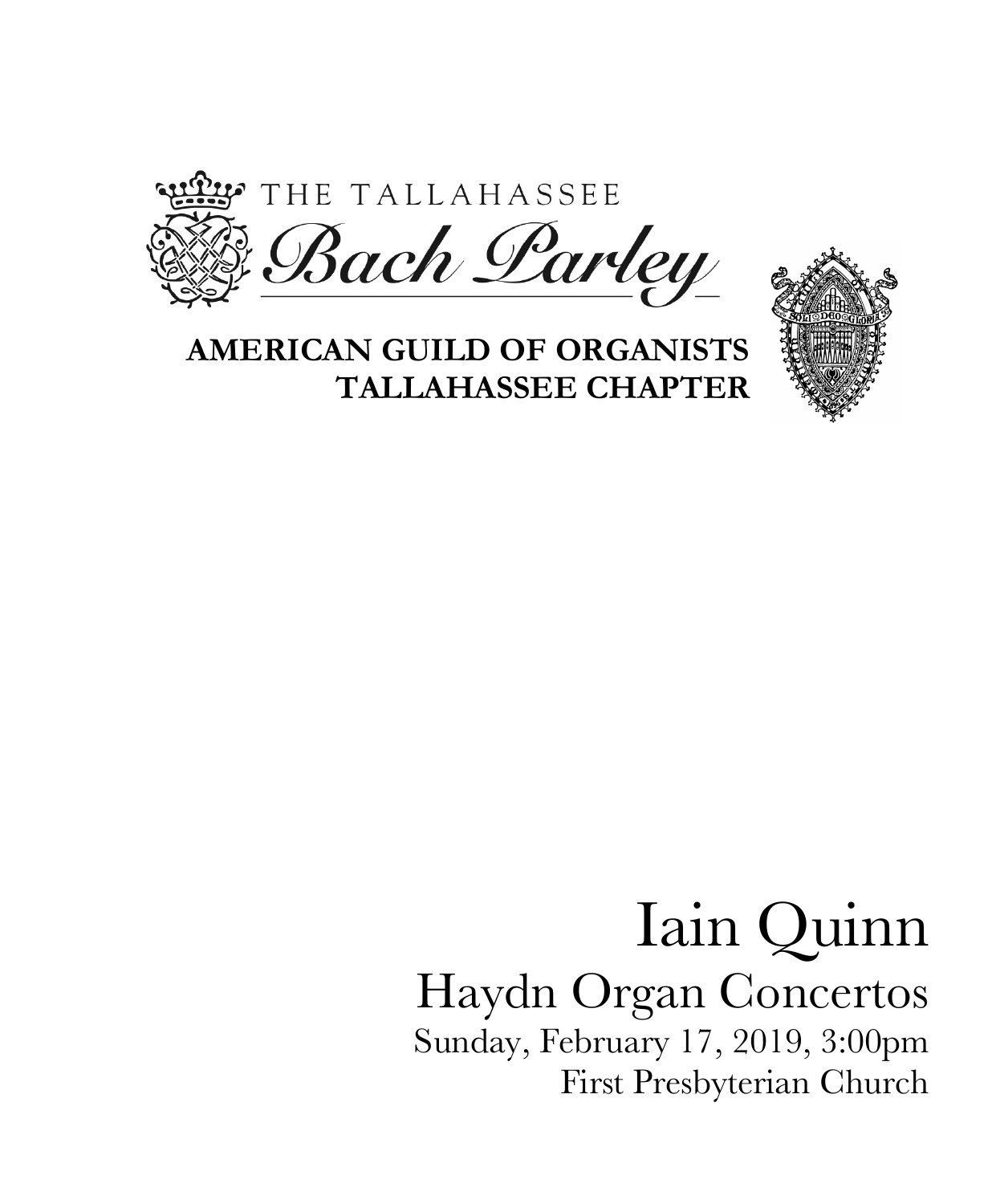## **TALLAHASSEE CHAPTER OF THE AMERICAN GUILD OF ORGANISTS**

The mission of the American Guild of Organists is to enrich lives through organ and choral music. To achieve this, members of the AGO:

- $\bullet$  encourage excellence in the performance of organ and choral music
- v inspire, educate, and offer certification for organists and choral conductors
- \* provide networking, fellowship, and mutual support
- v nurture future generations of organists
- $\bullet$  promote the organ in its historic and evolving roles
- $\bullet$  engage wider audiences with organ and choral music



The local chapter of the AGO includes the city of Tallahassee and the Big Bend region of northern Florida. Its members meet regularly for presentations, workshops, and organ recitals at local churches. The Tallahassee AGO is also heavily involved as a co-sponsor of the Tallahassee Sacred Music Conference, held biennially to explore the wonderfully rich tradition and practice of music for worship. At present, the executive board of the local chapter includes Joseph Kraus, dean; Adam Cobb, sub-dean; Patty Herrington, secretary; and Ed Self, treasurer; Nathaniel Brown serves as board member-at-large. For more information about the Tallahassee chapter of the AGO and its upcoming events, please visit www.tallahasseeago.org, or e-mail Dean Joseph Kraus (jkraus@fsu.edu).



THE TALLAHASSEE Bach Larley The Tallahassee Bach Parley performs on period instruments and regularly combines with the Bach Parley Chamber Singers. The Bach Parley String Academy provides violin, viola, and cello lessons to students of all ages. For more information, please visit www.BachParley.org, or email Valerie Arsenault (musicdirector@bachparley.org).



The Tallahassee Bach Parley and the AGO provide accommodations for persons with disabilities. Please notify the Parley music director at 850-459-3195 or musicdirector@bachparley.org at least five working days prior to a concert if accommodation for disability or if this program in an alternative format is needed.



This program sponsored in part by the City of Tallahassee/Leon County/Council on Culture & Arts (COCA); and the State of Florida, Department of State, Division of Cultural Affairs and the Florida Council on Arts and Culture.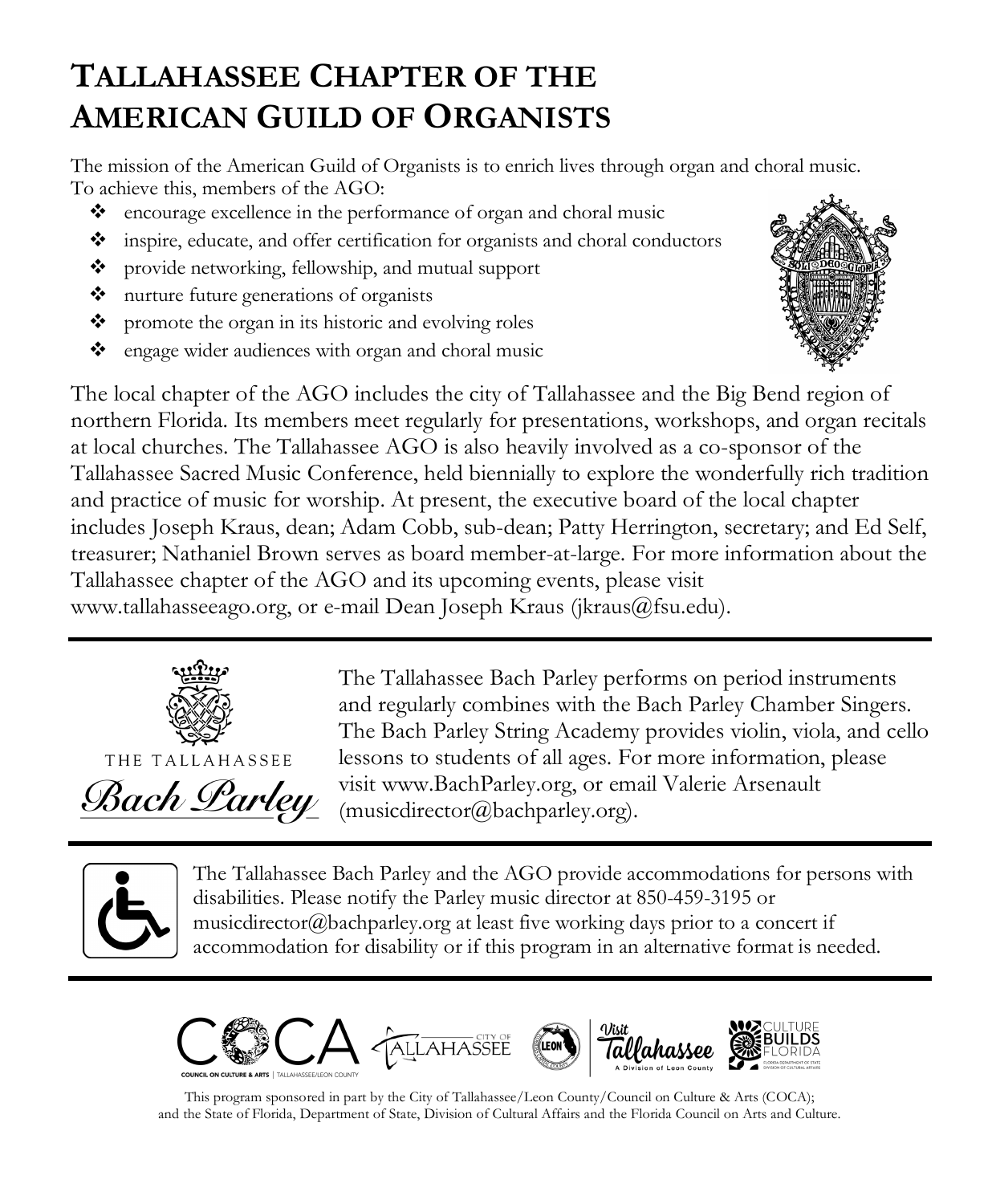| Program                                                                                                        |                                       |
|----------------------------------------------------------------------------------------------------------------|---------------------------------------|
| Concerto in C major, Hob.XVIII:1<br>Moderato<br>Largo<br>Allegro Molto                                         | Franz Joseph Haydn<br>$(1732 - 1809)$ |
| Concerto in C major, Hob.XVIII:10<br>[Moderato]<br>Adagio<br>Allegro                                           |                                       |
| Concerto in D major, Hob.XVIII:2<br>Allegro Moderato<br>Adagio<br>Allegro                                      |                                       |
| Iain Quinn, organ; Valerie Arsenault and Andy Shen, violin;<br>Brian Arsenault, viola; Rebekah Franklin, cello |                                       |

\$10 suggested donation, all proceeds go to the FSU Organ Scholarship Fund

*Reception to follow in Westminster Room*

**Iain Quinn** was born in Cardiff, Wales. He grew up as a chorister at Llandaff Cathedral, also studying the organ, piano, and trumpet. At fourteen, he was appointed Organist at St. Michael's Theological College, Llandaff. In 1994 he moved to the USA for study at The Juilliard School, the University of Hartford (BM) and the Institute of Sacred Music, Yale University (MM), returning to the UK in 2009 as a Doctoral Fellow at the University of Durham (PhD historical musicology). He holds the diplomas of Fellow of the Royal College of Organists, and the Royal Schools of Music (with distinction). During 2011 he was a Visiting Composer at Gonville and Caius College, Cambridge and in 2012 a Visiting Fellow at Harvard University. In 2017 he was a Fulbright Scholar teaching at the Rimsky-Korsakov State Conservatory in St Petersburg, Russia and in 2018 he was the Rudolph Ganz Fellow at The Newberry Library.

He has held church appointments in New York, Connecticut, Georgia and New Mexico. He has performed extensively as an organist on concert series and at festivals in the UK, USA, Europe, Australia, Brazil, Belarus, Hong Kong, Iceland, and Russia. As an organist and conductor he has released fourteen CDs on the Chandos, Guild, Hyperion, Naxos, Paulus, Raven, and Regent labels.